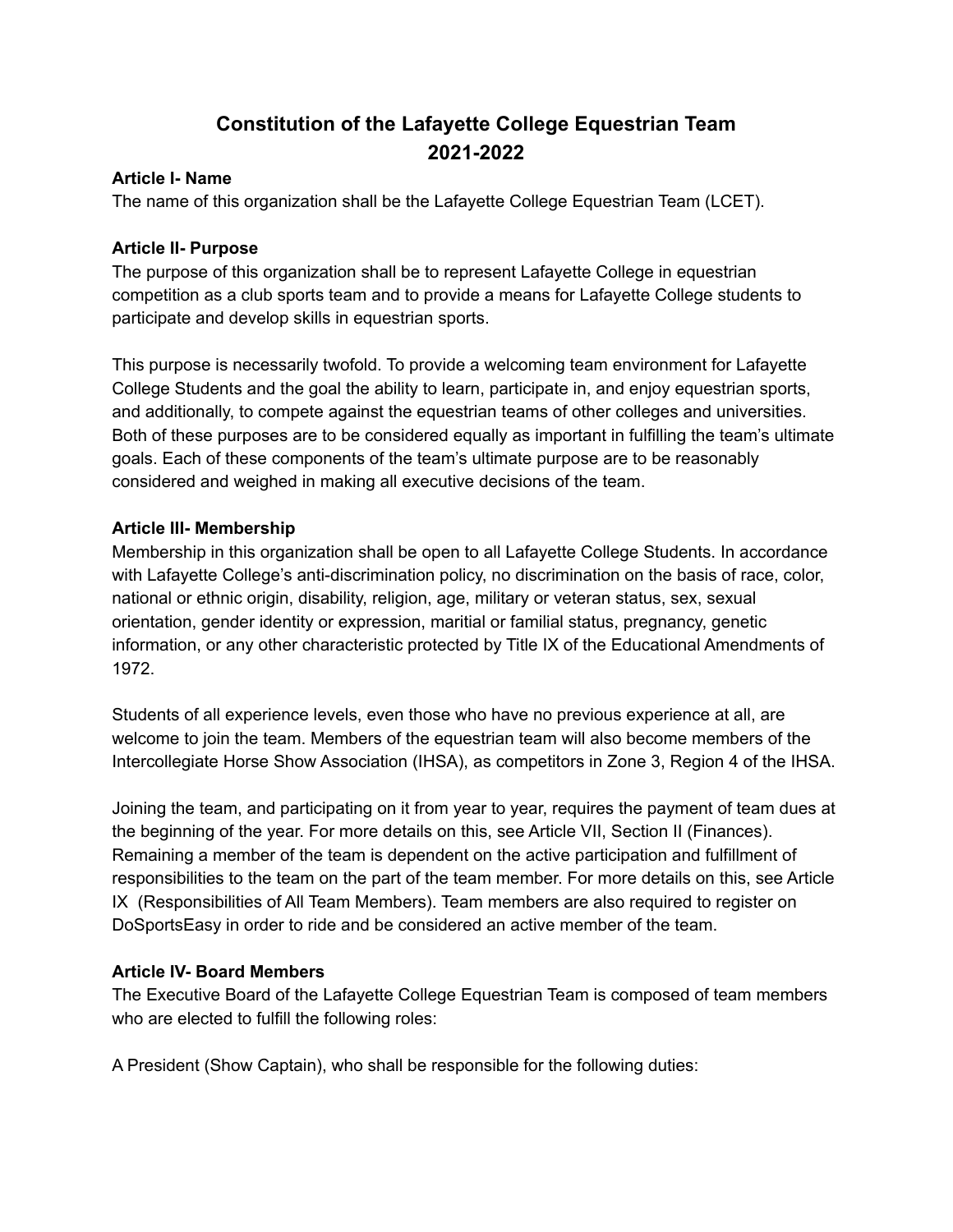- 1. Serve as the team representative in dealing with the Intercollegiate Horse Show Association (IHSA), club members, facility directors, and other teams.
- 2. Organize team activities such as meetings, lessons, and competitions.
- 3. Planning the annual Lafayette hosted Horse Show

A Vice President (School Captain), who shall be responsible for the following duties:

- 1. Collaborating with the president (show captain) in accomplishing their duties.
- 2. Serve as the team representative in dealing with Lafayette College and Club Sports, ensuring that all school regulations are met.
- 3. Organize team bonding activities.
- 4. Monitor and post to the official team social media sites.

The President (Show Captain) and the Vice President (School Captain) ultimately work together and share responsibilities.

A Treasurer, who shall be responsible for the following duties-

- 1. Submitting a budget to the student government.
- 2. Maintaining a checking account for the club for both the team's Student Government and Restricted Accounts.
- 3. Presenting a written report for members and student government.
- 4. Paying for club expenses in a timely manner.
- 5. Maintaining an accurate record of all of the money received by the team, both cash and check.
- 6. Deposit all of the money received by the team in a timely manner.

A Secretary, who shall be responsible for the following duties-

- 1. Taking notes at meetings and distributing them within 24 hours afterward.
- 2. Organizing lesson groups and scheduling lesson times for members.

All Board Members are responsible for maintaining active and open methods of communication with the rest of the team and working to provide support wherever it may be needed. This includes, but is not limited to: communicating important information at meetings, providing information in a timely manner, responding to inquiries in a timely manner, and bringing all issues and concerns raised to the attention of the rest of the Board. All board members must also abide by the rules stated in the LCET Board Constitution.

Board Members will meet and communicate regularly. Board meetings will be the Monday before each week begins. If a team member would like to meet with the entire board present, they shall request that they be able to do this with advance notice. Any issue or concern that is presented to one member of the board will be shared with the entire board, advisor, or coach as appropriate.

In order for a board member to be impeached there must be evidence of one of the following: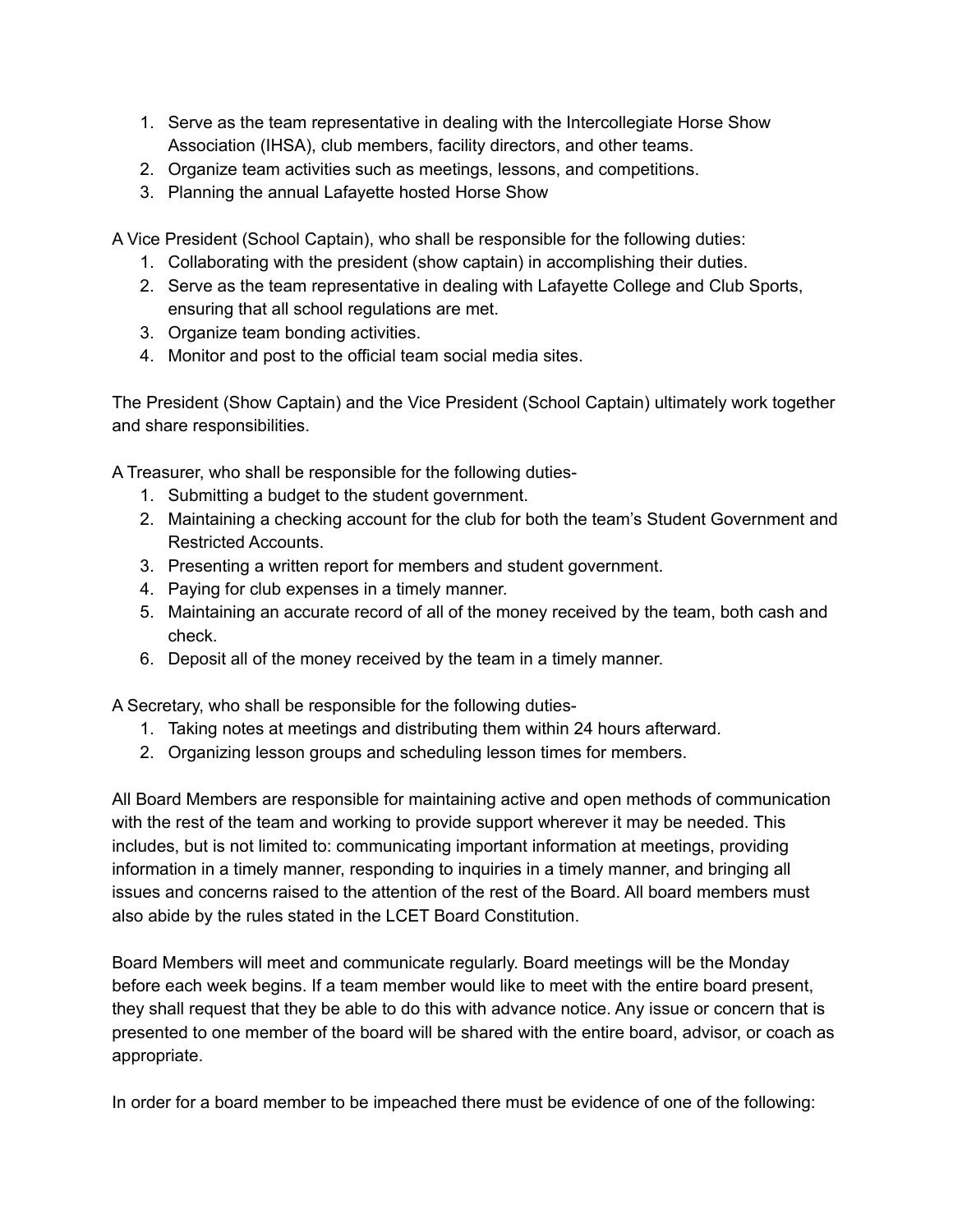- 1. A blatant disregard to board member responsibilities
- 2. Non compliance with team rules and expectations

To impeach a board member a member of the team should bring up the topic of impeachment at a general body meeting, or in private with any member of the board. Both the board member potentially being impeached, and the member who motioned for impeachment must state their arguments for and against impeachment. A vote will then be taken, and 75% of all team members must vote in favor of impeachment in order for the board member to be impeached.

# **Article V - Elections**

The Board Members shall be elected in March of each school year and shall assume their offices in September of the following year. Should any officer resign or leave office, succession shall be such that:

- 1. If the President (Show Captain) resigns, the Vice President (School Captain) adopts their position, the secretary becomes Vice President (School Captain), and the Secretary is re-elected.
- 2. If the Vice President (School Captain) resigns, the secretary becomes the Vice President (School Captain) and the Secretary is re-elected.
- 3. The Treasurer and Secretary will be re-elected at the time of resignation.

Elections for the new academic year will operate through Lafayette College Recreation Services.

# **Article VI - Social Media Coordinator**

The Social Media Coordinator position falls under Vice President (School Captain). The Social Media Coordinator is responsible for the team's interactions with incoming students, attracting new members, and updating the team's social media accounts. Some of the responsibilities include (but are not limited to):

- 1. Post a minimum of once a week on the LCET Instagram account
- 2. Post a minimum of once a month on the LCET Facebook account
- 3. Post on Instagram and Facebook after each LCET competition
- 4. Update the LCET website
- 5. Respond within 48 hours to any social media interactions or questions

# **Article VII - Meetings**

This organization shall meet once every week that school is in session.

# *Section I: Meeting Format*

An agenda will be prepared for every meeting by the secretary and made known at the beginning of the meeting.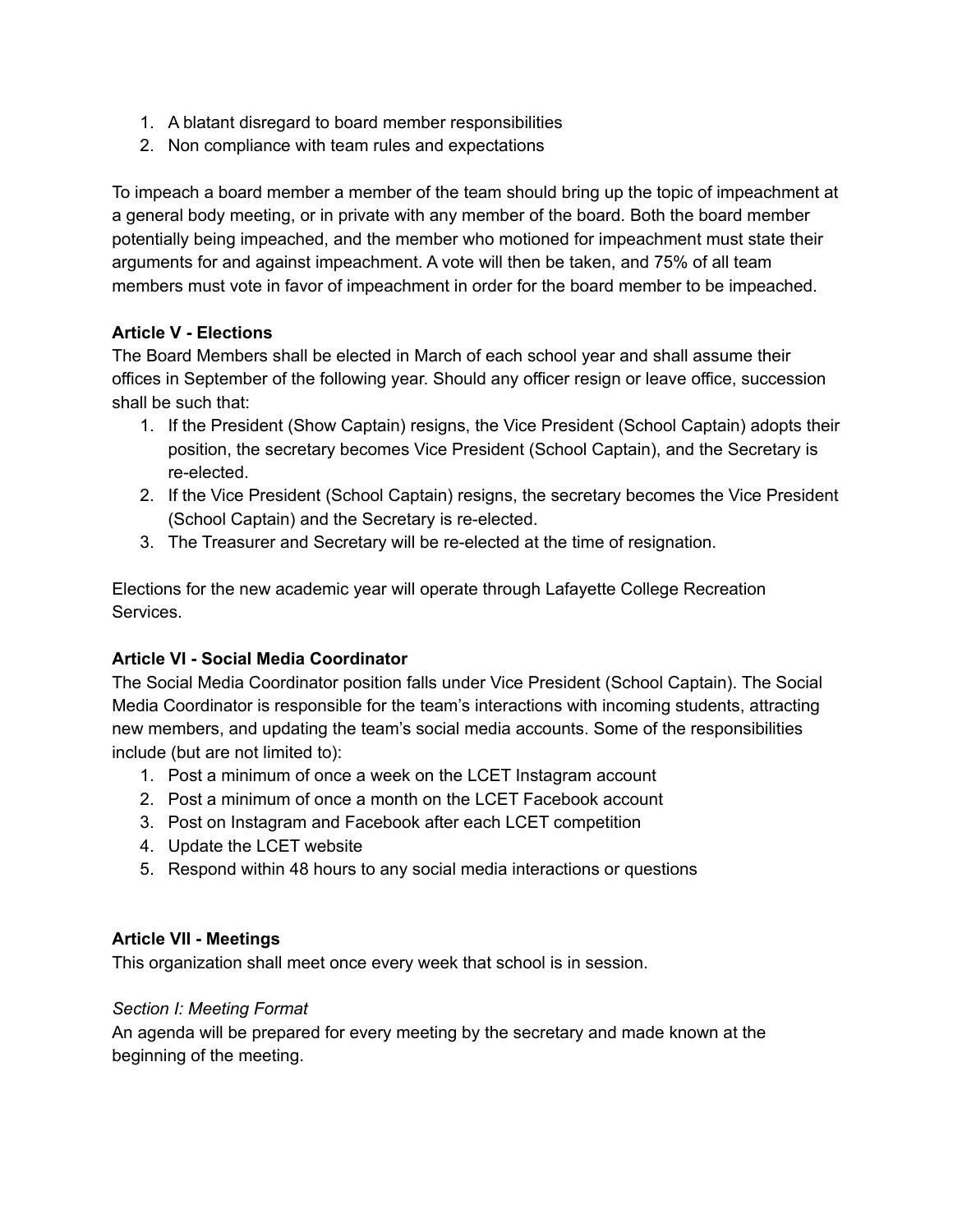Concerns/questions/ topics that team members want to discuss can be submitted to the board before meetings begin. The meeting is chaired by the secretary of the team, and a quorum is made by 75% of members being present at the meeting.

#### **Article VIII - Practices and Competitions**

In addition to weekly meetings, team members are expected to attend weekly practices and competitions. Team practices are held with the designated coach and at Top Notch Equestrian Center. Lesson schedules are determined at the beginning of the semester. Team members must attend their scheduled lesson time. Any issues with lesson times must be raised at the weekly meeting. If a team member does not attend a weekly scheduled lesson and they did not inform the board they would be unable to attend by 9pm Sunday evening, that team member is responsible for the cost of that missed lesson.

Team members must practice with the designated coach or Top Notch Equestrian Center within 7 days of a competition. If a team member does not practice within 7 days of a competition with the designated coach or Top Notch Equestrian Center, they will not be permitted to compete and will be responsible for their entry fees.

There are ten regular season competitions each year, with additional postseason competitions and invitationals, mainly occurring on weekends. Team members must attend ⅔ of the regular season competitions in each semester. Team members must inform the board at weekly meetings if they are unable to attend a competition at least 10 days prior to that scheduled competition. If a team member does not inform the board that they are unable to attend at least 10 days prior to that scheduled competition, that team member is responsible for their entry fees for that competition.

Team members are expected to be active participants at competitions. They are expected to assist other team members with getting ready, cheer on team members, and be helpful and sportsmanlike at all times. Team members are expected to attend the entirety of the competition, and may not leave early unless given previous permission from the board. Competitions where the team members leave prior to the completion of the competition shall not count towards that team members 2/3rds attendance of competitions for the semester.

For any competition, regular season or invitational, which has limited entries the team members who will compete will be decided by the designated coach.

#### **Article IX - Dues**

The membership dues of this organization shall be determined by the club officers on a yearly basis and are to be paid at the beginning of the fall semester.

Dues are determined by:

- Cost of one's individual membership to the Intercollegiate Horse Show Association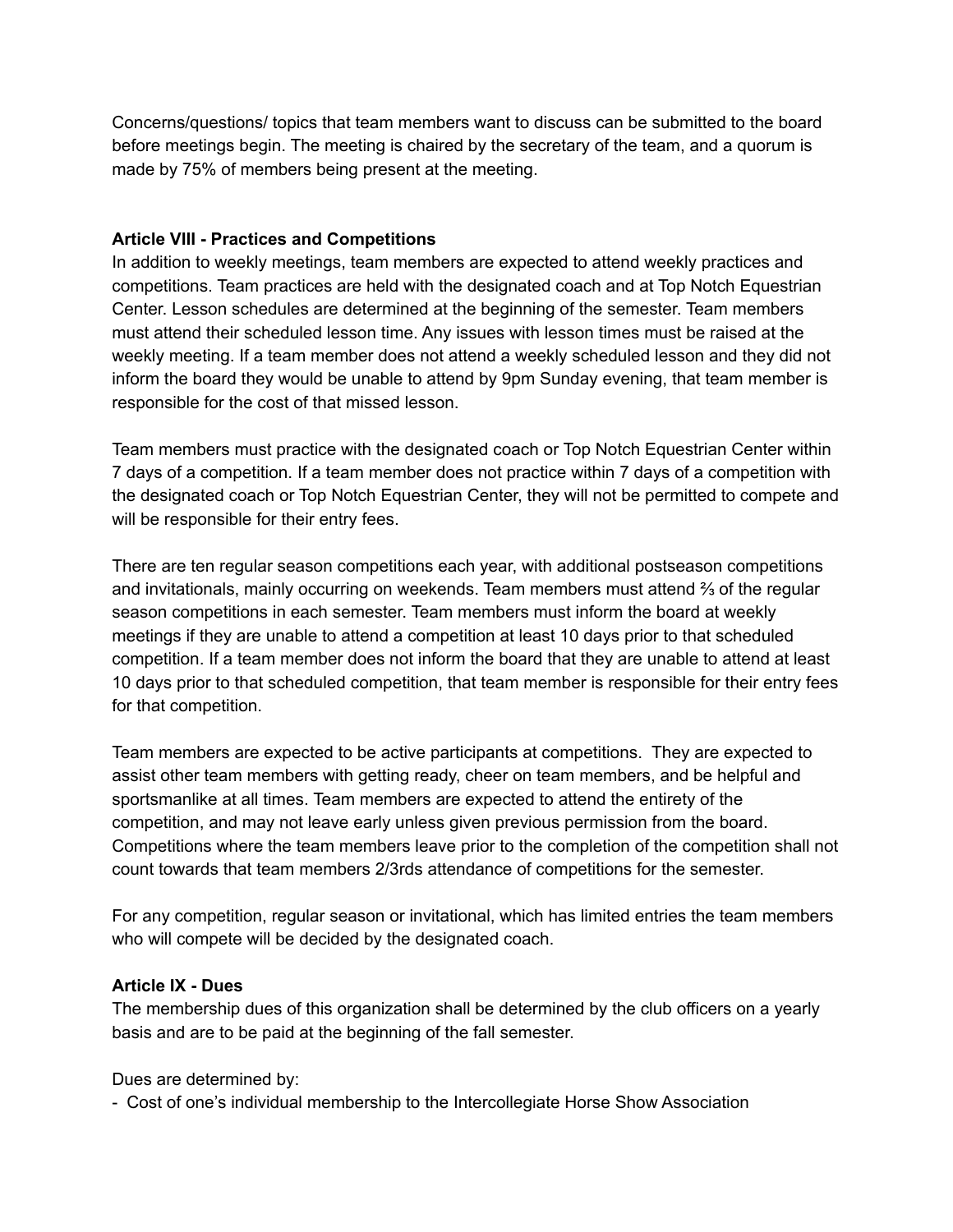- Team gas money contribution
- Considerations in regards to the team's allotted budget for the year

#### **Article X - Procedure**

The meetings of this organization will be conducted according to Parliamentary Law, as defined in Roberts' Rules of Order.

#### **Article XI - Risk Management**

#### *Section I: Injuries*

In order to mitigate the risk of personal injuries, the club shall do the following:

- A. At least two club officers shall attend First Aid and CPR training sessions each year.
- B. Have an EMT present at all competitions.
- C. Require all members to have the appropriate safety equipment.

#### *Section II: Finances*

In order to mitigate the risk of running a deficit compromising the College in the event of a financial audit, the club shall do the following:

- A. Have the Treasurer maintain close contact with representatives in the Student Leadership and Involvement Office.
- B. Maintain a detailed budget and careful records of invoices, profits, etc.
- C. Collect dues and expenses from team members in a timely manner.

Team Money, both from dues and from fundraisers, goes to funding all, but not limited to just, the following things:

- A. Competition Entries
- B. Costs affiliated with transportation, housing, etc. for competitions and practices
- C. Costs affiliated with Lafayette's hosted competition
- D. The team's designated coach
- E. Team dues to the Intercollegiate Horse Show Association and Zone 3, Region 4 of the IHSA
- F. Contributing to the cost of team member lessons at the designated lesson barn

A careful budget form shall be maintained throughout the year for all accounts associated with the Lafayette College Equestrian Team.

#### *Section III: Hazing*

The Lafayette College Equestrian Team follows the hazing policy set by Lafayette College. Hazing is defined as intentionally, knowingly or recklessly, for the purpose of initiating, admitting or affiliating a student into or with an organization, or for the purpose of continuing or enhancing a student's membership or status in an organization, causing, coercing or forcing a student to do any of the following: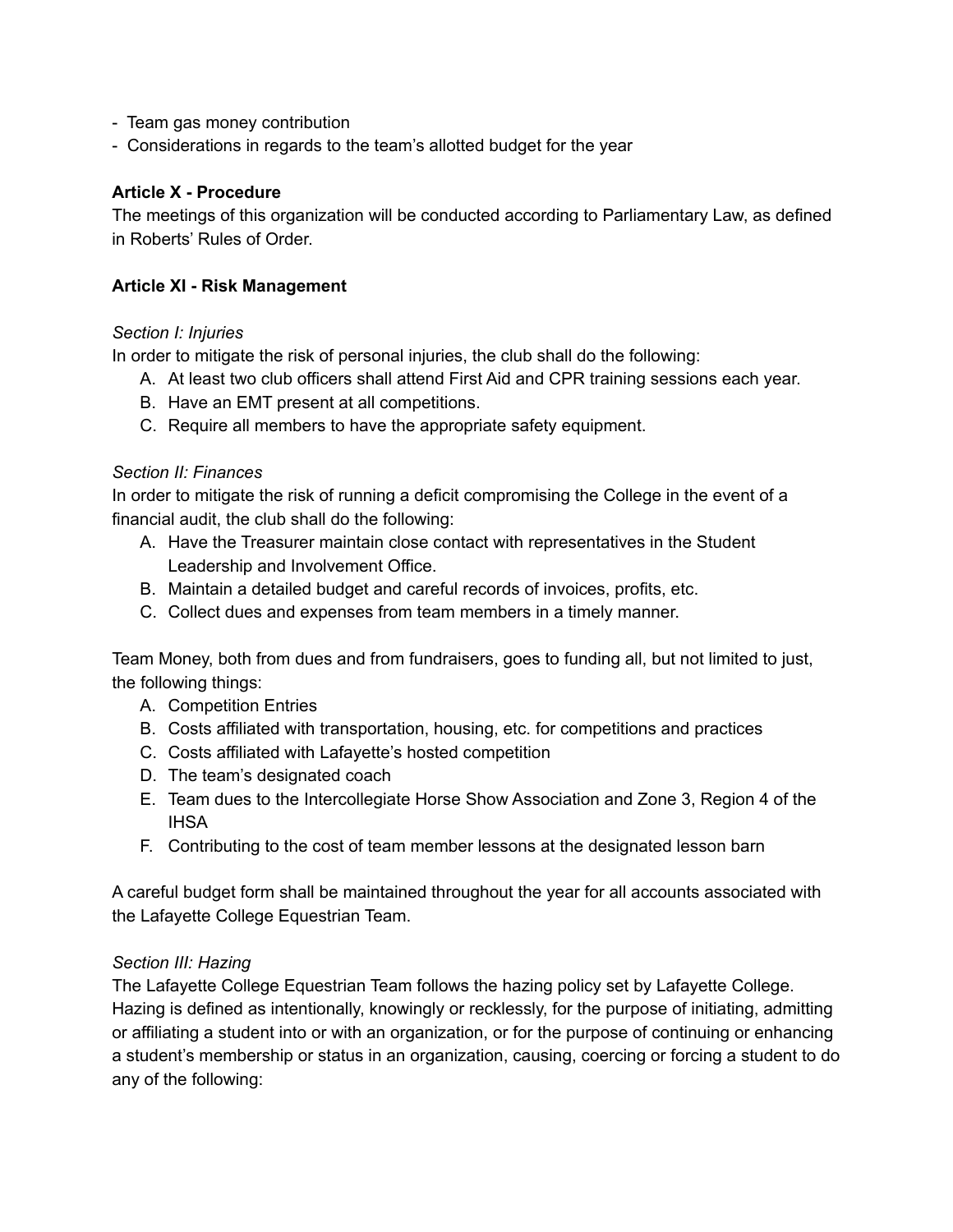- 1. Violate Federal or State criminal law.
- 2. Consume any food, liquid, alcoholic liquid, drug or other substance which subjects the student to a risk of emotional or physical harm.
- 3. Endure brutality of a physical nature, including whipping, beating, branding, calisthenics or exposure to the elements.
- 4. Endure brutality of a mental nature, including activity adversely affecting the mental health or dignity of the individual, sleep deprivation, exclusion from social contact or conduct that could result in extreme embarrassment.
- 5. Endure brutality of a sexual nature.
- 6. Endure any other activity that creates a reasonable likelihood of bodily injury to the minor or student.
- 7. Depriving individuals of regular meals and the opportunity for adequate personal hygiene
- 8. Endure individual interrogations
- 9. Endure the throwing or pouring of substances on anyone
- 10. Endure any activity that interferes with students' attending class or studying
- 11. Endure harassment or disruption of other residences or groups; any form of restriction of

a person's freedom of movement; nudity as part of an initiation activity

No prospective members, new members, members, or others are allowed to participate in any ceremony or practice that involves mental or physical exhaustion or abuse, or in any way interferes with the students' mental or physical ability to perform their work at Lafayette College. These rites must not reflect unfavorably upon either the group or the College or be of a dangerous, rude, or demeaning nature. Hazing, whether it occurs on or off campus, is prohibited and will be subject to sanctioning through the conduct process.

Penalties for hazing as defined by Lafayette College may include:

- 1. The imposition of fines.
- 2. The withholding of diplomas or transcripts pending compliance with the rules or payment of fines.
- 3. The rescission of permission for an organization to operate on campus or school property or to otherwise operate under the sanction or recognition of the institution or secondary school.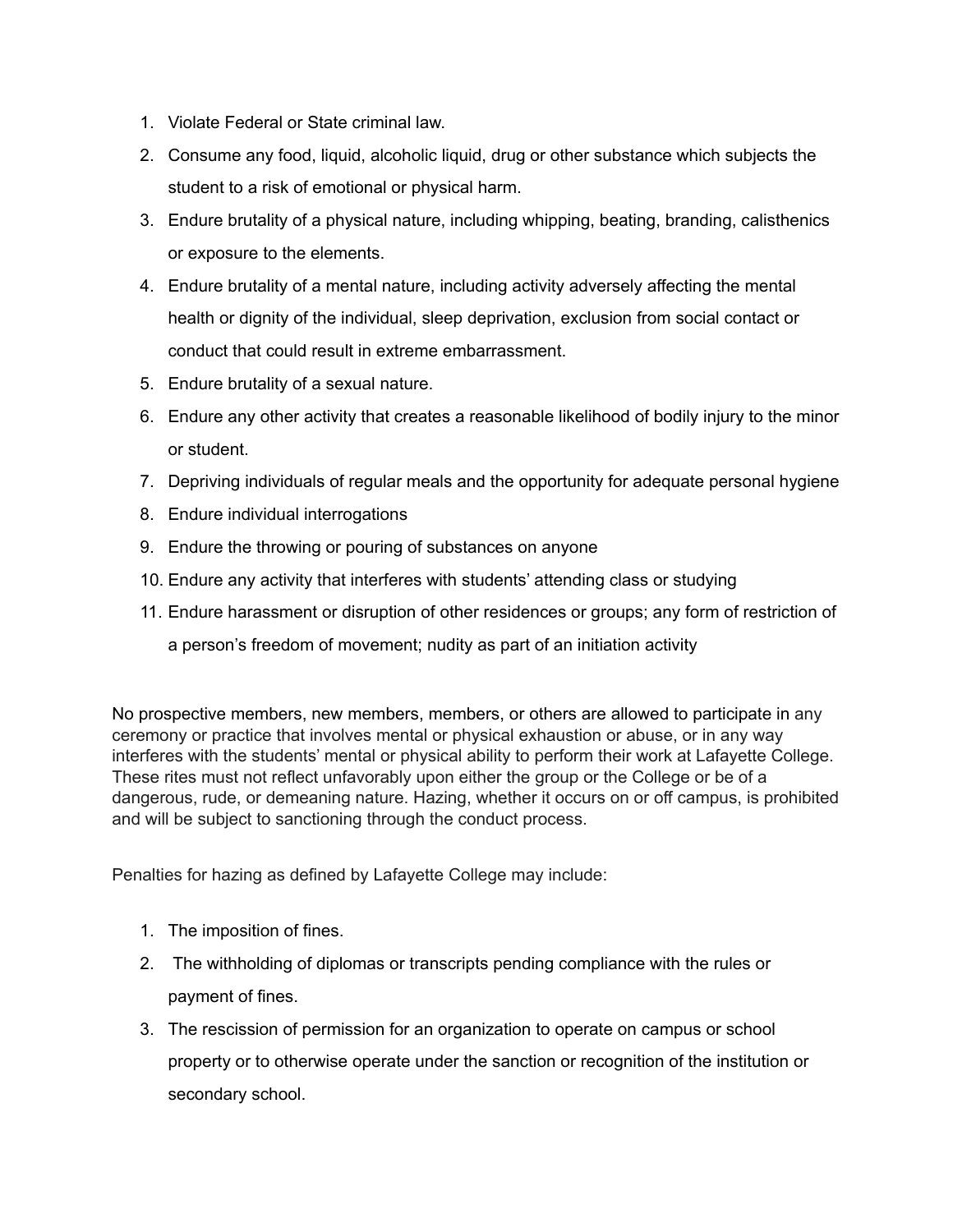4. The imposition of probation, suspension, dismissal or expulsion.

In addition to any penalties decided by the college, the team has a zero tolerance policy for hazing conducted by any member of the team, and any member found in violation of Lafayette's hazing policy will be expelled from the team.

# **Article XII - Responsibilities of all team members**

Members of the Lafayette College Equestrian Team must meet the following requirements to be a member of the team, and be eligible for competitions and practices:

- 1. Team members must be respectful of others, display good sportsmanship, be on time, have a positive attitude, and treat the horses with kindness and empathy.
- 2. Team members must attend weekly meetings. If you must miss a meeting for a legitimate reason, you must give advance notice to the board (24 hours at minimum). After three missed meetings without due warning, you may be suspended from the team for a semester.
- 3. Team members must attend at least ⅔rds of the competitions in one semester for the entirety of the competition. If you scratch from a horse show after being entered, you are responsible for covering the cost of your entry.
- 4. Team members must be active participants at competitions by helping other team members.
- 5. Team members may not drink alcohol or use illegal substances 24 hours before a competition.
- 6. Team members must lesson the week prior to competitions at either Top Notch Equestrian Center or with the designated coach.
- 7. Team members must attend the Lafayette College Equestrian Team Hosted Horse Show.
- 8. Team members must pay team dues and any other expenses owed to the team within 10 days of notice being given of the expense.

Failure to meet any of the above outlined requirements will result in a written warning from the board. The team member has the opportunity to appeal the warning to the board at the Board Meeting following the receipt of the written warning. Failing to meet any of the above requirements following the receipt of a written warning will result in suspension from the team for a full semester.

#### **Article XIII - Amendments**

This constitution may be amended by a unanimous decision of the club officers. Before the vote of the club officers, the proposed amendment must be presented to the entire team for